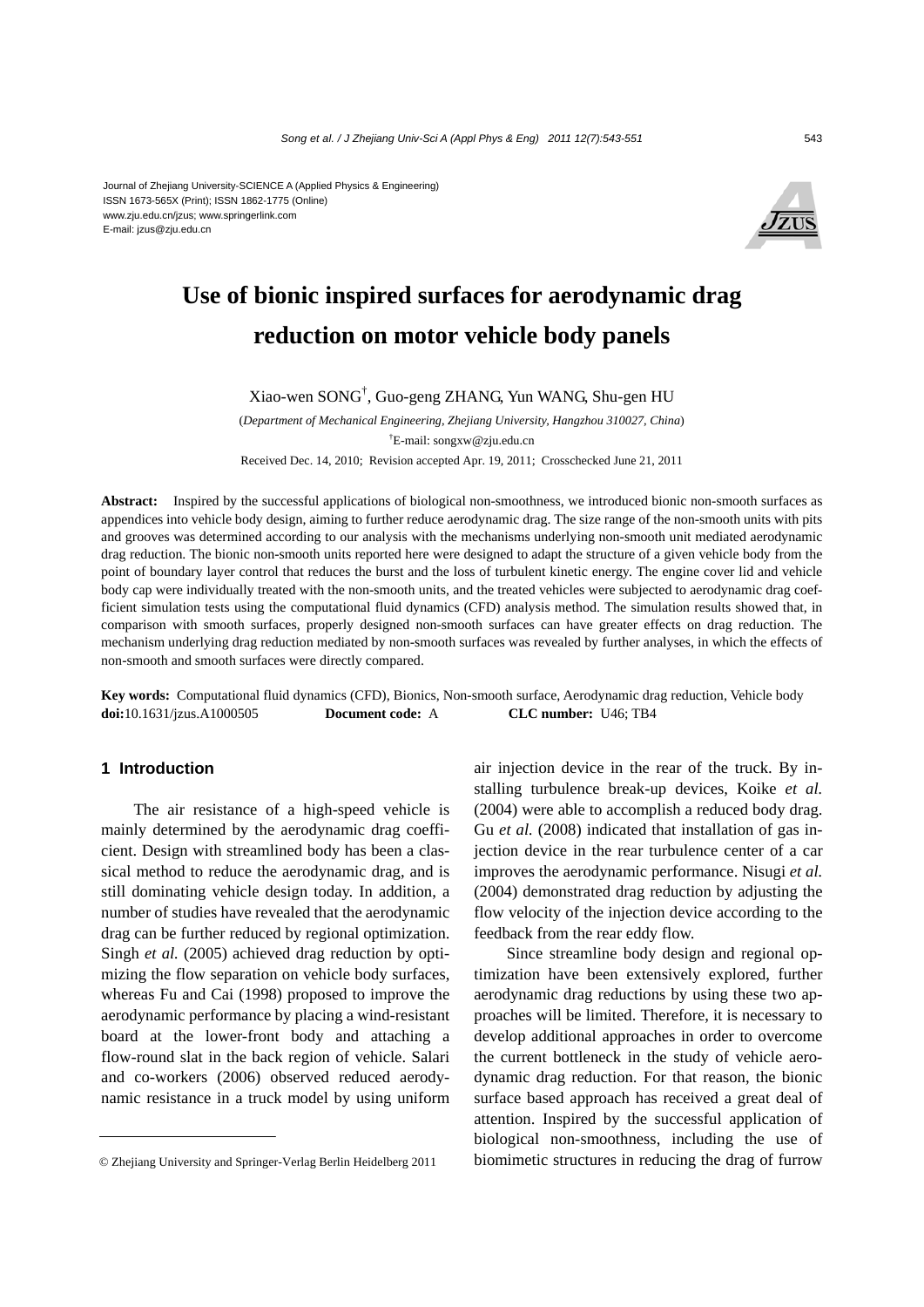opener (Tong *et al.*, 2009), we previously reported the use of non-smooth surfaces as appendix on the vehicle body to reduce the aerodynamic drag (Song *et al.*, 2010).

Up to now, the effects of non-smooth surfaces on motor vehicle drag reduction have not been well studied. However, the effects of non-smooth surfaces on drag reduction, in comparison with smooth surface, in other areas have been extensively studied. For example, in the blunt-based flight vehicle, Whitmore and Naughton (2002) reported a net drag reduction by introducing roughness to the fore-body skin using micro-machined surface overlays. Fransson *et al.*  (2006) suggested an approach aiming to maximize the time of boundary layer laminar by forcing small optimal perturbations. The results of their wind-tunnel experiments showed that the use of passive control technique, such as placing suitably designed roughness elements on the skin, can reduce the viscous drag probably by delaying the transition to turbulence. Gad-el-Hak (2006) pointed out that the proper use of compliant coating as a potential method to favorably interfere with the wall-bounded flow as it can affect laminar-to-turbulence transition, control boundary layer separation, modulate flow-induced noise, or alter skin friction drag in both laminar and turbulent flows.

The existing experimental and analytical studies indicate the prospective application of non-smooth surface with optimal physical properties in drag reduction. However, many technical obstacles still remain. As pointed out by Choi (2006), a major challenge in drag reduction is how to modify the organized structures of various shapes efficiently as the shape of the roughness elements is critical in stabilizing laminar flow and a slight change in shape may result in a completely different flow pattern. The study reported here is aiming to obtain efficient drag reduction using bionic non-smooth surface based approach. After analyzing the mechanisms underlying non-smooth surface mediated drag reduction, the bionic non-smooth units were designed as described below. The feasibility of aerodynamic drag reduction by the bionic non-smooth surfaces on vehicle body and its influence on the whole body aerodynamic characteristics were also investigated.

### **2 Design of bionic non-smooth units**

Based on the studies with the shark's groove-like non-smooth surfaces, Walsh *et al.* (1989) found that aircraft with small grooves on its surface can significantly reduce the frictional drag at boundary layer. This promoted the application of bionic non-smooth surfaces in fluid drag reduction, and sparked a series of follow-up studies focusing on aerospace, seafaring, and military applications, as well as on soil mechanics, to reduce soil adhesion and friction in China. However, no study regarding the effects on bionic non-smooth surfaces to the aerodynamic resistance of motor vehicle body has yet been reported.

After studying the head and body pelage from 23 species of Western Australia bats, Bullen and McKenzie (2008) found that, in the species utilizing high-speed flight, the riblet non-smooth surfaces may contribute to the observed 10% frictional resistance reduction on the head and body skin areas. To study the effect of surface shape on frictional resistance, Bourisli and Al-Sahhaf (2008) analyzed the friction coefficient and velocity by a series of simulation tests using grooves in three different shapes, including square, triangle, and semi-circle. The results showed that all three non-smooth surfaces gave less resistance compared with smooth surfaces, and the square groove provided the greatest drag reduction. Using digital simulation technology, EI-Samni *et al.* (2005; 2007) were able to adjust the pressure gradient to stabilize the mass flow on rib-like non-smooth surfaces with different rib structures and inter-rib spaces. This system was used to optimize the geometric relationships between rib structures and inter-rib space in relation to drag reduction, and a maximal 11% drag reduction was obtained in these studies. Ren *et al.* (2005) included the bionic non-smooth surface consideration in the design of spinning surface. Smooth surface and non-smooth surfaces bearing various sizes of convex hulls, pits, ribs, and other types of non-smoothness were subjected to low speed, subsonic, and supersonic wind tunnel tests. The results showed that all the tested non-smooth surfaces gave reduced resistance and the highest drag reduction rate was approximately 5%. Zhou *et al.* (2006) studied the non-smooth surface of the pigeon feather. Placement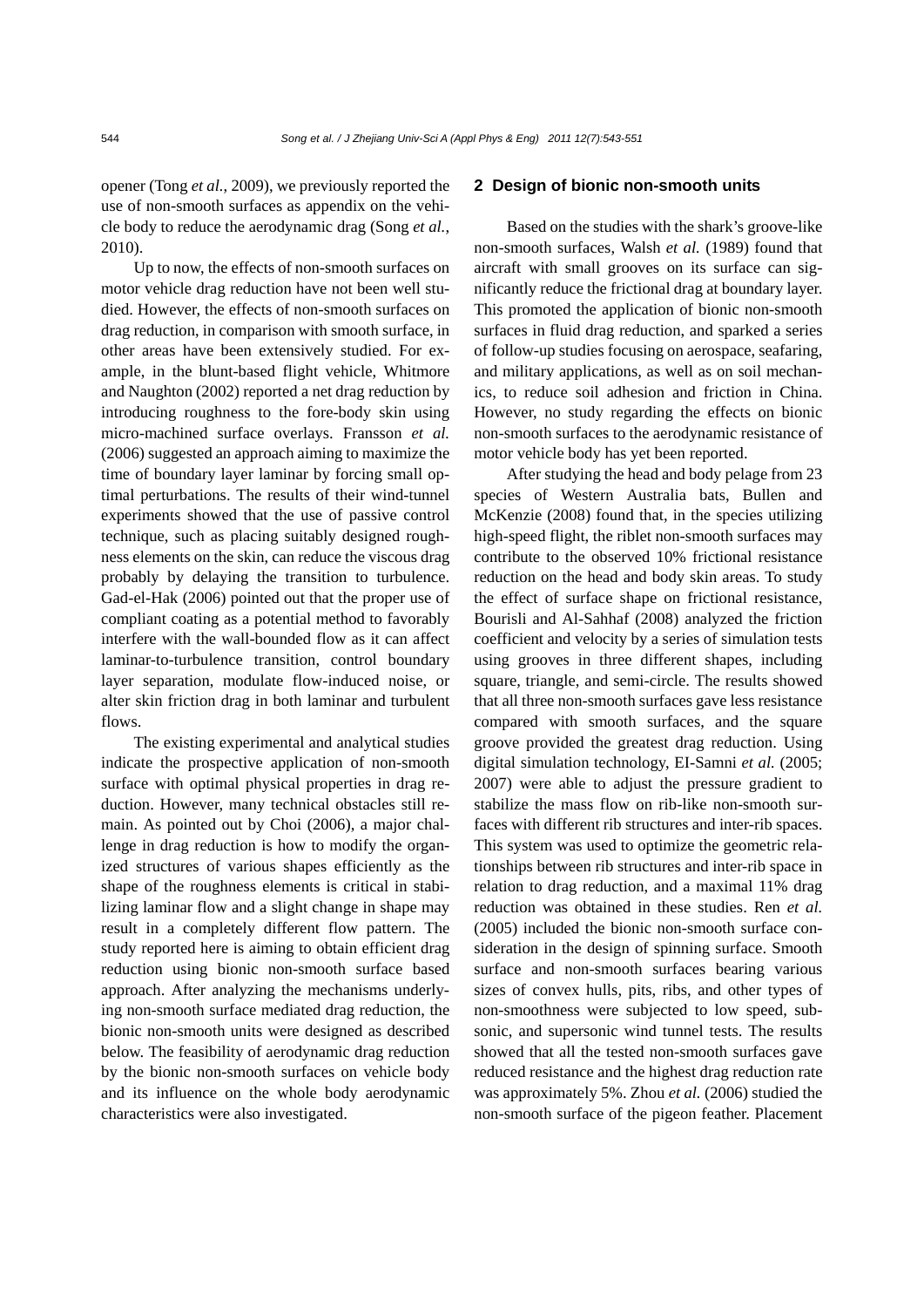of pit-containing man-constructed non-smooth surfaces on the back of revolving body results as much as 16.56% drag reduction measured by simulation testing.

The aforementioned studies regarding the nonsmooth surfaces and aerodynamic drag reduction serve as an excellent reference point for the design of non-smooth units on motor vehicles. Song *et al*. (2010) and Zhang (2010) attempted to incorporate the non-smooth surface idea into the motor vehicle body shape design, focusing on the non-smooth surfaces containing the units of pits and grooves illustrated in Fig. 1. As shown in Figs. 1a and 1b, the units are defined as uniformly distributed pits. The vertical distance of each unit, marked as u, is *L*, the horizontal distance between units is *S*, the height (or depth) of each unit is *H*, and the width of each unit is *D*. Also Figs. 1c and 1d are the units containing uniformly distributed grooves, of which the horizontal distance, the width, and the height are labeled as *s*, *d*, and *h*, respectively.



 and (d) Side- and top-views of uniformly distributed grooves **Fig. 1 Structure and distribution of the units**  (a) and (b) Side- and top-views of uniformly distributed pits; (c)

To elucidate the mechanisms underlying the non-smooth surface mediated drag reduction, Sirovich and Karlsson (1997) introduced a V-shape groove in their wind tunnel tests to achieve the drag reduction. They found that the observed drag reduction is accompanied by reduced turbulent energy dissipation, suggesting a reduction in turbulent energy dissipation could be a mechanism used by the non-smooth surface approach. After synthesizing the published studies, Zhang (2007) speculated that bionic non-smooth surface mediates drag reduction by controlling the boundary layer, which subsequently reduces the frequency of burst and turbulent kinetic energy dissipation. Although lacking definitive evidence, this speculation still provides a useful guidance in practice.

According to the previous studies, in order to prevent bursts to occur and to achieve drag reduction, the height or depth of non-smooth units should be smaller than the distance between the body surfaces and the outermost part of the boundary layer, also known as the logarithmic law layer.

The movement of the airflow on the surface of the vehicle body is greatly influenced by the flowing conditions of the near boundary area, which contains three layers, namely, the viscous sub-layer, the buffer layer, and the logarithmic law layer. Here we refer this as a three-layer model. The space outside the near boundary area is called core zone or outer zone, where the flow is absolutely turbulent. In order to mathematically describe the flow state of the viscous sub-layer and the logarithmic law layer, two dimensionless parameters, the speed  $u^+$  and the distance  $y^+$ , are introduced as follows (Wang, 2004):

$$
\begin{cases} u^+ = u/u_\tau, \\ y^+ = (\Delta y/\nu)\sqrt{\tau_w/\rho}, \end{cases}
$$
 (1)

where *u* represents the time-average velocity of the airflow,  $u_t$  is the friction velocity of the airflow near boundary area,  $\Delta y$  is the distance to the boundary,  $v$  is the kinematic viscosity of the airflow,  $\tau_w$  is the shear stress within the near boundary airflow,  $\rho$  is the density of the airflow, and  $u_\tau = (\tau_w/\rho)^{1/2}$ .

Studied with a simplified two-layer model, in which the buffer layer is not separately defined, Versteeg and Malalasekera (1995) found that  $y^+=11.63$  is a dividing point between the viscous sub-layer and the logarithmic law layer. If the volume control nodes adjacent to the boundary meet  $y^+ \leq 11.63$ , the control nodes are thought to be within the viscous sub-layer. In contrast, when  $y^+$ >11.63, the nodes are within the logarithmic law layer. The size of the interface between the logarithmic law layer and the core zone depends on the value of Reynolds number. According to Wang (2004), the volume control node is in the core zone when  $y^+$  $>$ 300. On the other hand, Fluent User's Guide (Fluent Inc., 2006) indicated that the volume control node is in the core zone when  $y^+$  > 500. As mentioned above, in order to reduce the frequency of burst, the height or depth of body surface units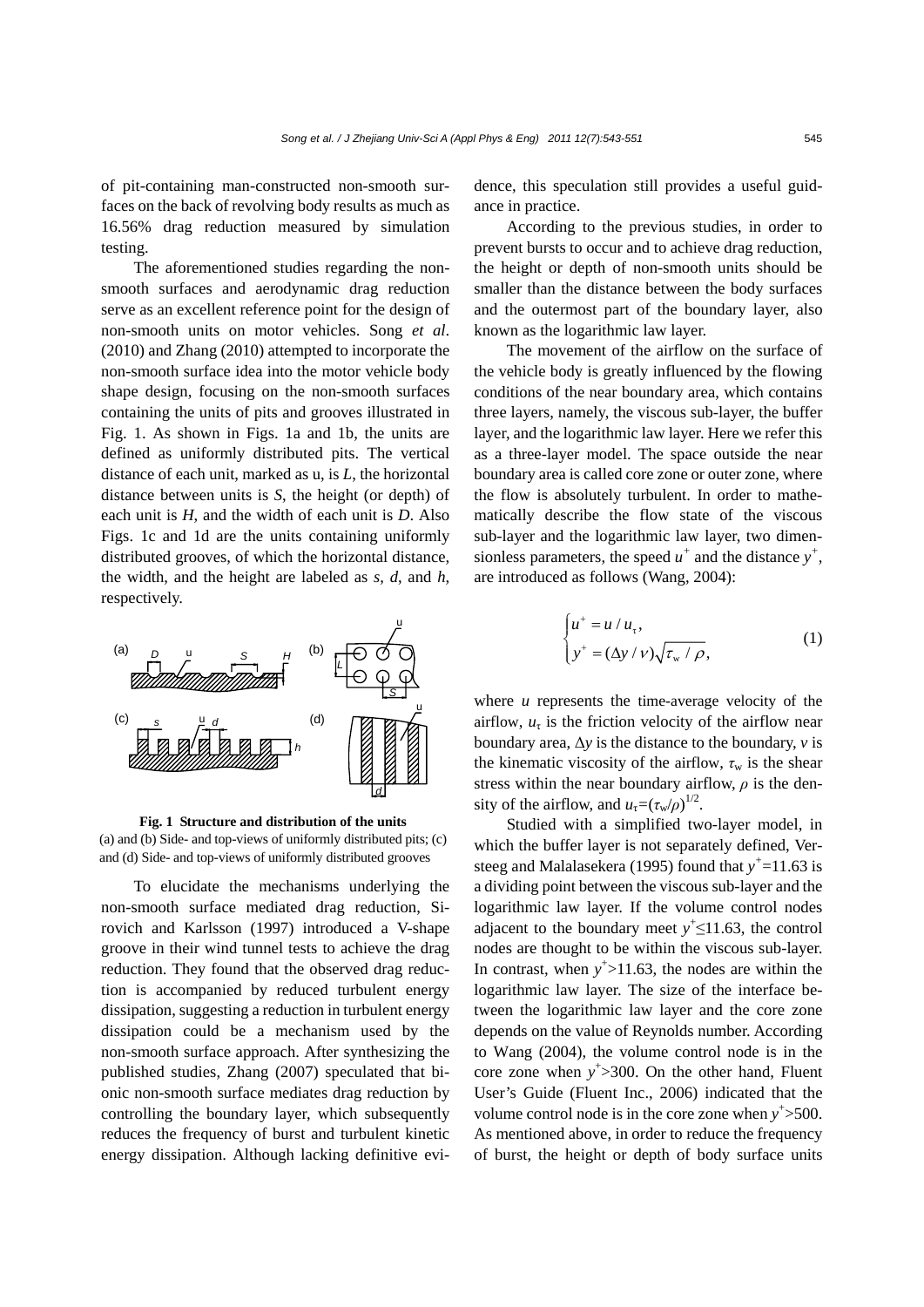should be smaller than the distance between the body surface and the logarithmic law layer. To validate whether this rule applies to all the cases of drag reduction, the space of the logarithmic law layer used in this study covers a wide range within  $11.63 \leq y^+ < 116.3$  for the purpose of designing the size of non-smooth units.

The shear stress  $\tau_w$  near the boundary area is given (Versteeg and Malalasekera, 1995):

$$
\tau_{\rm w} = \rho C_{\mu}^{1/4} k_P^{1/2} u / u^+, \qquad (2)
$$

where  $C_{\mu}$  is the variable related to strain rate,  $k_P$  is the turbulent kinetic energy of node  $P$ ,  $u$  is the timeaverage velocity of node  $P$ , and  $u^+$  is the dimensionless parameter mentioned before.

 Substituting Eq. (1) into Eq. (2), Eq. (2) can be simplified as

$$
\tau_{\rm w} = \rho k_{\rm p} C_{\rm \mu}^{1/2},\tag{3}
$$

where the turbulent kinetic energy  $k_P = 3/2(uI)^2$ , the turbulence intensity *I*=0.16*Re*<sup>−</sup>1/8 and *Re* is the Reynolds number*.*

The air density  $\rho = 1.293 \text{ kg/m}^3$ . The kinematic viscosity  $v=1.589\times10^{-5}$  m<sup>2</sup>/s. When the wind velocity *u*=30 m/s, the distance Δ*y* between the boundary and the control node  $P$  in the logarithmic law layer can be given as

11.63
$$
v / \sqrt{\tau_w / \rho} < \Delta y < 116.3v / \sqrt{\tau_w / \rho}
$$
, (4)

also satisfied as

$$
\begin{cases} \Delta y > 3.14352 \times 10^{-5} Re^{1/8} C_{\mu}^{-1/4}, \\ \Delta y < 3.14352 \times 10^{-4} Re^{1/8} C_{\mu}^{-1/4}. \end{cases} (5)
$$

Because the fluid of viscous sub-layer is almost a laminar flow, the rotating air in the boundary between the viscous sub-layer and the logarithmic law layer is little enough to be ignored. Then the variable  $C_{\mu}$  is given as (Wang, 2004):

$$
C_{\mu} = \frac{1}{4 + \sqrt{6} \cos \Phi \sqrt{E_{ij} E_{ij}} k / \varepsilon},
$$
 (6)

where  $k$  and  $\varepsilon$  are the turbulent kinetic energy and

turbulent kinetic energy dissipation rate, respectively,  $\phi = \frac{1}{2} \cos^{-1} [\sqrt{6} E_{ii} E_{i}, E_{ri} / (E_{ii} E_{ii})^{1/2}],$  $\Phi = \frac{1}{3} \cos^{-1} [\sqrt{6E_{ij}E_{jr}E_{rj}} / (E_{ij}E_{ij})^{1/2}]$ , and 1 2  $\frac{d}{dy} = \frac{1}{2} \left| \frac{\partial u_i}{\partial x} + \frac{\partial u_j}{\partial y} \right|$  $E_{ii} = \frac{1}{2} \left( \frac{\partial u_i}{\partial x_i} + \frac{\partial u_i}{\partial y_i} \right)$  $\partial x_i = \partial x$  $\begin{pmatrix} \frac{\partial u_i}{\partial u_j} & \frac{\partial u_j}{\partial u_j} \end{pmatrix}$  $=\frac{1}{2} \left| \frac{\partial u_i}{\partial} + \frac{\partial u_j}{\partial} \right|$  $\left(\frac{\partial x_i}{\partial x_j} + \frac{\partial x_j}{\partial x_i}\right)$ , *i*, *j*, and *r* here are the markers

defined by the tensor index convention with the value of 1, 2, and 3 as described by Wang (2004).

 $j$   $\alpha_i$ 

Based on the above analysis, the distance Δ*y* between the boundary and the control node within the logarithmic law layer, which is also the distance from vehicle body surface to the node within the logarithmic law layer, can be determined according to the value of  $C_{\mu}$ . However, it is difficult to solve the value of variable  $C_{\mu}$  in practice, and it changes little on the range of vehicle body surfaces. Thus, the thickness of the boundary layer on the engine cover lid or body cap can be estimated by the calculation of turbulent boundary layer thickness on a plate.

The velocity of airflow on a plate does not change in any direction, which means *∂ui*/*∂xi*≈0 and *∂uj*/*∂xi*≈0, so *C*μ≈0.25. Then according to Eq. (5), the turbulent boundary layer thickness of a plate can be calculated using the following formula:

$$
\begin{cases}\nRe(l) = ul / \nu, \\
\Delta y(l) > 4.4456 \times 10^{-5} Re(l)^{1/8}, \\
\Delta y(l) < 4.4456 \times 10^{-4} Re(l)^{1/8},\n\end{cases}
$$
\n(7)

where *Re*(*l*) is the Reynolds number of a plate with the length of *l*, and  $\Delta y(l)$  is the turbulent boundary layer thickness of a plate with the length of *l*.

In a 10:1 vehicle body model, the length of engine cover lid is  $l_F$ =0.116 m and the length of body cap is  $l_T$ =0.134 m. When the velocity  $u$ =30 m/s, it can be calculated that:

$$
\begin{cases}\n0.2068 \text{ mm} < \Delta y(l_{\text{F}}) < 2.068 \text{ mm}, \\
0.2105 \text{ mm} < \Delta y(l_{\text{T}}) < 2.105 \text{ mm}.\n\end{cases}\n\tag{8}
$$

The results indicate that in a vehicle body model with 10:1 ratio, the height or depth of non-smooth units at the engine cover lid should be set between 0.2068 and 2.068 mm and the height or depth of nonsmooth units at the body cap should be set from 0.2105 to 2.105 mm.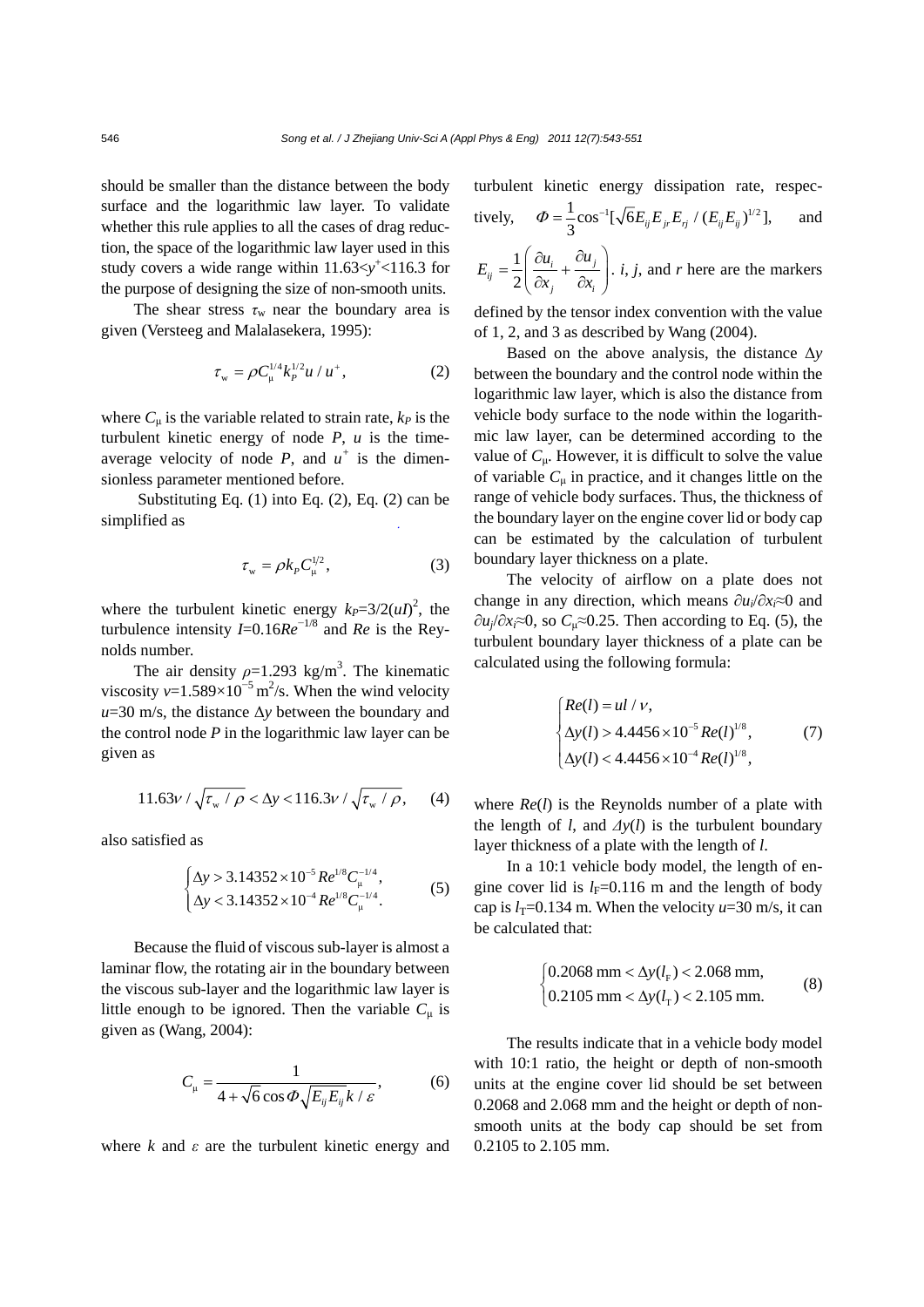## **3 Models used for analysis**

The vehicle outflow field is defined by a series of characteristics such as its viscosity, incompressibility, isothermality, and stability. In addition to the regular laminar flow, the turbulent flow is also found in the vehicle outflow field, and it has been demonstrated that the turbulent flow, especially when it is featured with wall-bounded constraint, has significant impacts on the vehicle outflow field.

1. The realizable *k-ε* turbulence model (Launder and Spalding, 1974) with modifications according to the standard wall function was used in this study.

2. The computational domain input was set to be the speed which was given as *u*=30 m/s. The computational domain output was set to be pressure and relatively the pressure of the inflow in distance was given as  $P=0$  (Pa). The bottom, sides, and top boundaries of the computational domain, and the boundary of the vehicle body model, were all fixed.

3. SIMPLC algorithm was used as the solution method. The turbulent kinetic energy and turbulent kinetic energy dissipation rate were all set as second order upwind form. The turbulent kinetic energy is given as  $k=3/2(uI)^2$ , and the energy dissipation rate is given as  $\varepsilon = C_{\mu}^{3/4} (k^{3/2}/l)$ . The sub-relaxation factor was set in accordance with the requirements.

4. The CAD model of a vehicle body with 10:1 ratio was constructed as shown in Fig. 2 (Zhang, 2010). The model is 4430 mm in length, 1900 mm in width, and 1250 mm in height. A wind tunnel, of which the size is eight times longer, six times wider, and six times higher than the model, was placed around the vehicle model. The model, where the wheels were touching the tunnel floor, was placed in the third vehicle model length along the midline of the tunnel facing to the inlet. FLUENT, a computational



**Fig. 2 CAD model of vehicle body** 

fluid dynamics (CFD) software (Fluent Inc., 2006), was used to analyze the aerodynamic characteristic, while Hypermesh, a CAE software powered with efficient mesh process ability, was used as a mesh generation tool.

5. The aerodynamic drag coefficient of the car with smooth surfaces was obtained as  $C_d$ =0.3197. Compared with the drag coefficient  $C_d$  obtained from wind tunnel tests with real vehicles such as Cruze, Lavida, and other comparable cars, the error range was within  $\pm 4\%$  since the reported experimental value of drag coefficient resides in the range between 0.31 and 0.33 (Hu, 2009).

## **4 Simulation tests with non-smooth surfaces**

The engine cover lid and vehicle body cap were treated with non-smooth structure units containing pits with the sizes and spacing shown below in Table 1. The pits were in hemispherical shape, of which the width  $D$  (mm) is twice the depth  $H$  (mm) in size. Pits were uniformly distributed with the horizontal spacing of *S* (mm) and the vertical distance of *L* (mm).

**Table 1 Drag simulation test for vehicles with bionic non-smooth surfaces containing pits**

|      | Engine cover lid |      |                | Body cap                        |      |  |
|------|------------------|------|----------------|---------------------------------|------|--|
| Code | Spacing, S×L     | H    | Code           | Spacing, $S \times L$           | Н    |  |
|      | $(mm \times m)$  | (mm) |                | $(mm \times m)$                 | (mm) |  |
| F1   | $12\times 12$    | 0.75 | T1             | $15\times15$                    | 1.5  |  |
| F2   | $9\times9$       | 1.0  | T <sub>2</sub> | $12\times12$                    | 1.5  |  |
| F3   | $9\times9$       | 0.75 | T3             | $12\times12$                    | 0.75 |  |
| F4   | $6\times 6$      | 1.0  | T4             | $9\times9$                      | 1.5  |  |
| F5   | $6\times 6$      | 0.4  | Т5             | $\mathsf{Q}_{\times}\mathsf{Q}$ | 0.75 |  |

*S*: horizontal distance; *L*: vertical distance; *H*: height

The vehicle body cap was also treated with nonsmooth units containing grooves with the sizes and spacing shown in Table 2, in which *d* (mm) and *h* (mm) represent the width and height of the unit, respectively. Again, the units were uniformly distributed with spacing of *s* (mm).

The aerodynamic drag coefficient of a vehicle can be calculated by the simulation model, and the drag reduction rate  $R_d$  can be calculated as

$$
R_{\rm d} = \frac{C_{\rm d}^{\rm S} - C_{\rm d}^{\rm T}}{C_{\rm d}^{\rm S}} \times 100\%,\tag{9}
$$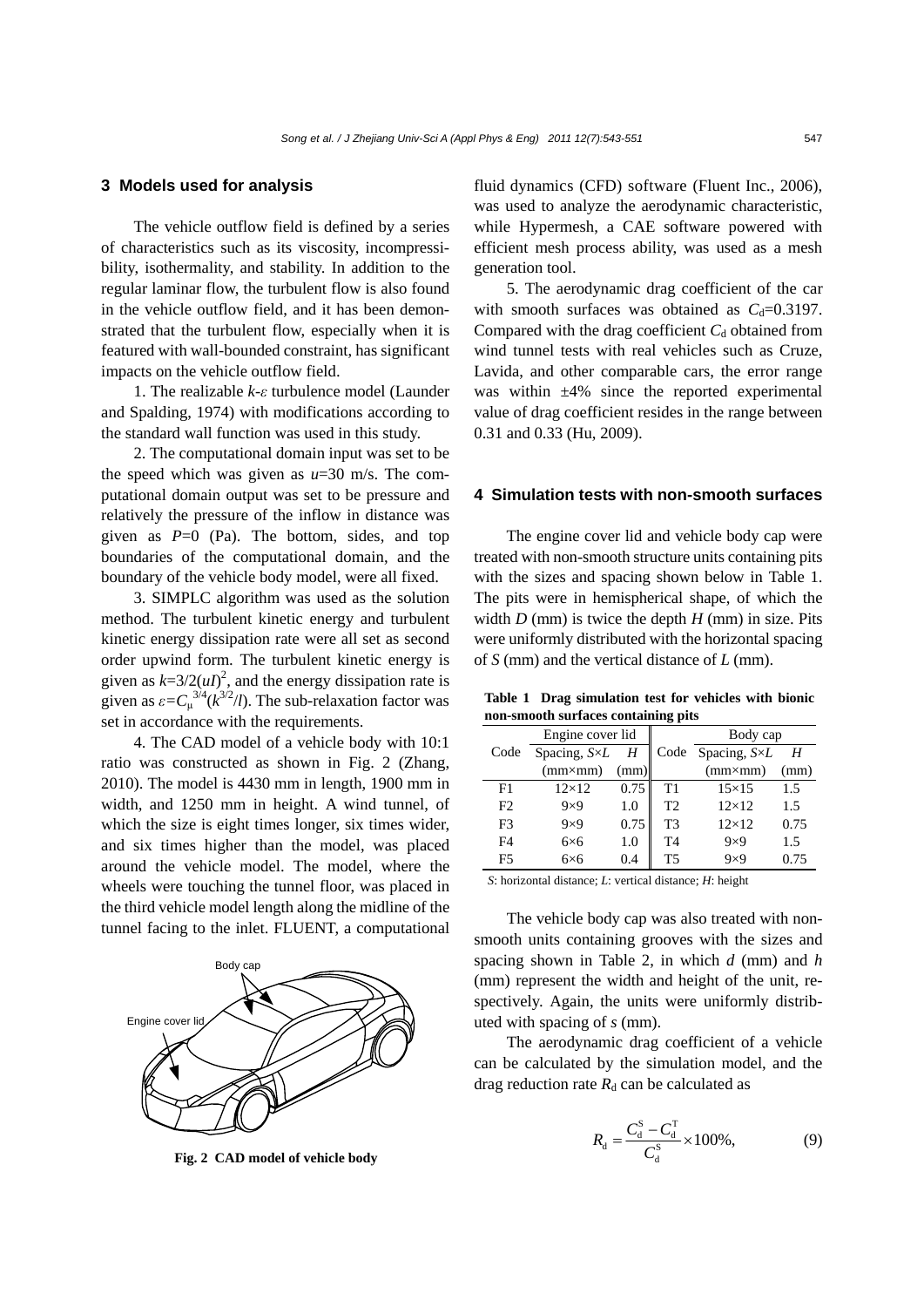**Table 2 Drag simulation test for vehicle body cap with bionic non-smooth surfaces containing grooves**

|    |  | Code $s$ d $h$ Code $s$ d $h$                                                                                                                                                             |  |  |
|----|--|-------------------------------------------------------------------------------------------------------------------------------------------------------------------------------------------|--|--|
| G1 |  | 12  2.0  1.0  G7  6  1.0  0.5                                                                                                                                                             |  |  |
| G2 |  |                                                                                                                                                                                           |  |  |
| G3 |  |                                                                                                                                                                                           |  |  |
| G4 |  |                                                                                                                                                                                           |  |  |
| G5 |  | $\begin{array}{cccc cccc} 12 & 1.0 & 1.0 & 68 & 6 & 0.6 & 1.2 \\ 9 & 1.0 & 2.0 & 69 & 6 & 0.6 & 0.6 \\ 9 & 1.0 & 1.0 & 60 & 0.6 & 0.3 \\ 6 & 1.0 & 2.0 & 611 & 3 & 0.6 & 0.6 \end{array}$ |  |  |
| G6 |  | 6 1.0 1.0 G12 3 0.6 0.3                                                                                                                                                                   |  |  |

*s*: horizontal distance, mm; *d*: width, mm; *h*: height, mm

where  $C_d^S$  is the aerodynamic drag coefficient of a vehicle with smooth surfaces, and  $C_d^s = 0.3197$  based on the previous analysis, and  $C_d^T$  is the aerodynamic drag coefficient of a vehicle with bionic non-smooth surfaces.  $R_d$  is positively correlated with drag reduction, namely a bigger  $R_d$  indicates better drag reduction. Therefore,  $R_d$ <0 indicates that non-smooth units increase the aerodynamic drag coefficient and have no impact on drag reduction.

The results illustrated in Figs. 3–5 show that simulations coded F1, F4, T2, G2, G7, and G12 gave rise to meaningful reduction effects. In contrast, F3 and G9 had no effects, and the rest resulted in



**Fig. 3 Drag reduction after the treatment on engine cover lid with bionic non-smooth units containing pits** 



**Fig. 4 Drag reduction after the treatment on body cap with bionic non-smooth units containing pits** 

insufficient drag reduction. Although the heights or depths of all the units were designed in principle to meet required drag reduction value, the simulation test results showed that not all the units had effects on drag reduction. The possible underlying reason will be discussed and analyzed below to validate the rationality of this method.



**Fig. 5 Drag reduction after treatment on body cap with bionic non-smooth units containing grooves** 

## **5 Result analysis in comparison with smooth surface**

To better understand the influence of nonsmooth surfaces on vehicle aerodynamic performance, we attempted to uncover the mechanism underlying non-smooth surface mediated drag reduction by comparing the effects of non-smooth surface with smooth surface.

The positions of sampling sections were defined according to Fig. 6, in which the vehicle model is placed in the third vehicle length of the wind tunnel facing to the inlet. The size of the car and the tunnel are defined as the simulation model mentioned before. The 1st section is positioned on the very back end of the car that is 1329 mm away from the inlet and 2215 mm away from the outlet. The 2nd to 5th sections are positioned in a sequential order with a 5 mm interval between two adjacent positions, whereas the space between the 5th and the 6th sections is 10 mm.



**Fig. 6 Positions of sampling sections**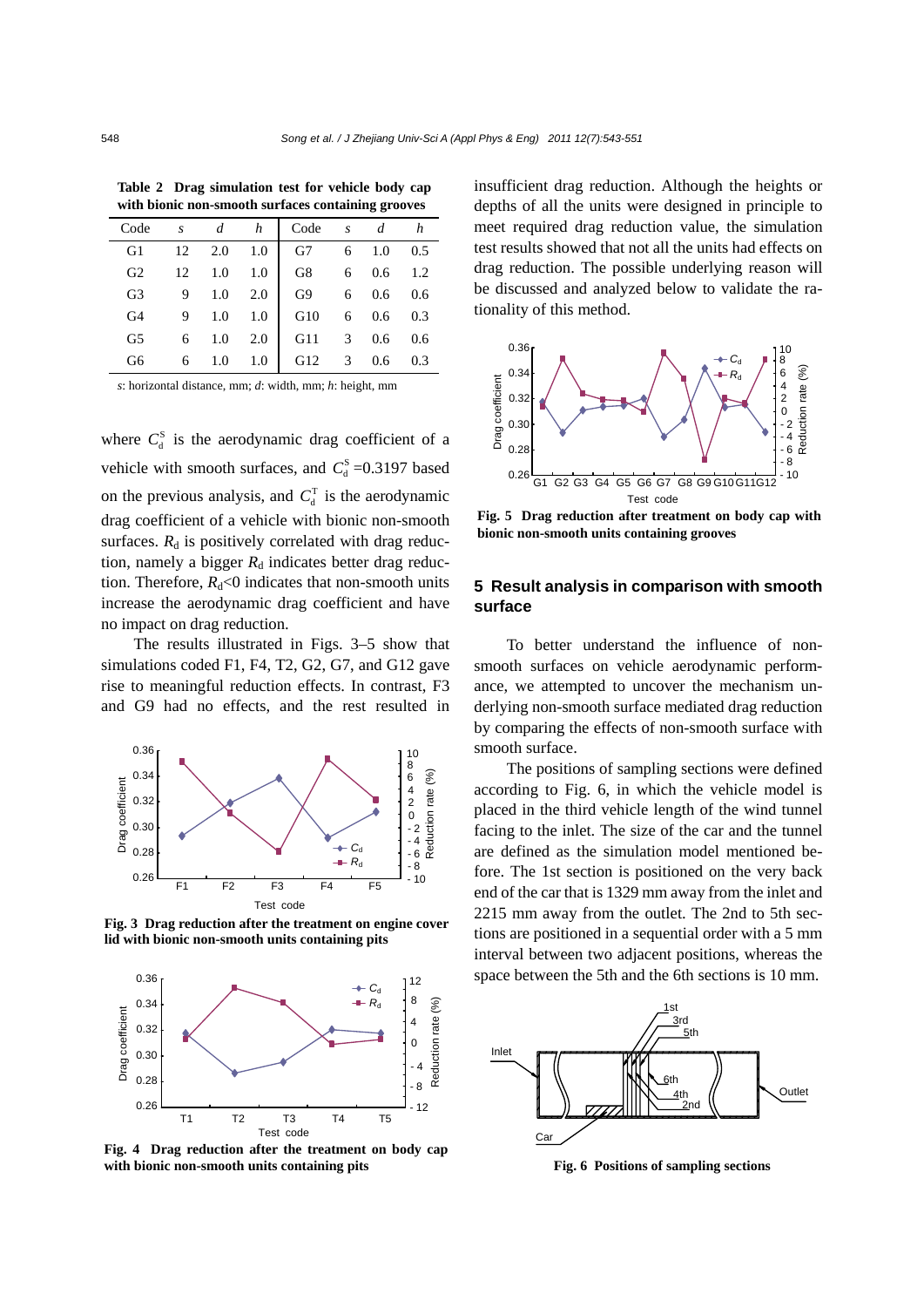Since T2 and G7 caused robust drag reduction in the above simulation tests (Figs. 3–5), these two cases were chosen to compare with the effects of smooth surface. In case one, the non-smooth coded T2, the body cap was treated with pit-containing units with parameters of horizontal spacing *S*=12.0 mm, vertical spacing *L*=12.0 mm, and depth *H*=1.5 mm, the drag coefficient is  $C_d$ =0.2867, and the drag reduction rate is 10.31%. In case two, the non-smooth coded G7, the treatment of body cap with the units containing grooves with parameters of spacing *s*=6.0 mm, width *d*=1.0 mm, and height *h*=0.5 mm gave rise to a drag coefficient of  $C_d$ =0.2903 and a drag reduction rate of 9.20%.

The air velocity and the turbulence energy distribution at several sections of the rear end of the vehicle body are illustrated in Figs. 7 and 8. As shown in Fig. 7, the air velocities of smooth body at the 1st and 2nd sections were evidently higher than the two non-smooth cases, whereas no significant differences were observed at the 3rd section. Moreover, the situation was reversed at the 4th, 5th, and 6th sections, where the non-smooth body gave higher air velocities.

Fig. 8 compares the distribution of turbulence energy of smooth and non-smooth surfaces at the same back sections. For section 1, the turbulence energy dissipation of the smooth body around part A (labeled in S-k-1st) was evidently larger than the counterparts of the two non-smooth bodies. However, the situation was reversed around parts B or C. This phenomenon also applies to the rest sections. Comparison of the turbulence energy dissipation at part B or C at the 6th section revealed that the turbulence energy dissipation of non-smooth coded T2 was obviously larger than non-smooth coded G7 and the one with smooth surface.



**Fig. 7 Distribution of the velocity at six sections behind the back of the vehicle** 

(a) Vehicle with smooth surfaces; (b) Vehicle with non-smooth unit coded G7; (c) Vehicle with non-smooth unit coded T2*.* S-v-1st, G-v-1st, and A-v-1st represent distributions of velocity vector at the 1st section of the vehicle with smooth surface, G7, and T2*,* respectively, and so forth, for sections 2–6



**Fig. 8 Distribution of turbulence energy at six sections behind the back of the vehicle** 

(a) Vehicle with smooth surfaces; (b) Vehicle with non-smooth unit coded G7; (c) Vehicle with non-smooth unit coded T2. S-k-1st, G-k-1st, and A-k-1st represent distributions of turbulence energy at the 1st section of the vehicle with smooth surface, G7, and T2, respectively, and so forth, for sections 2–6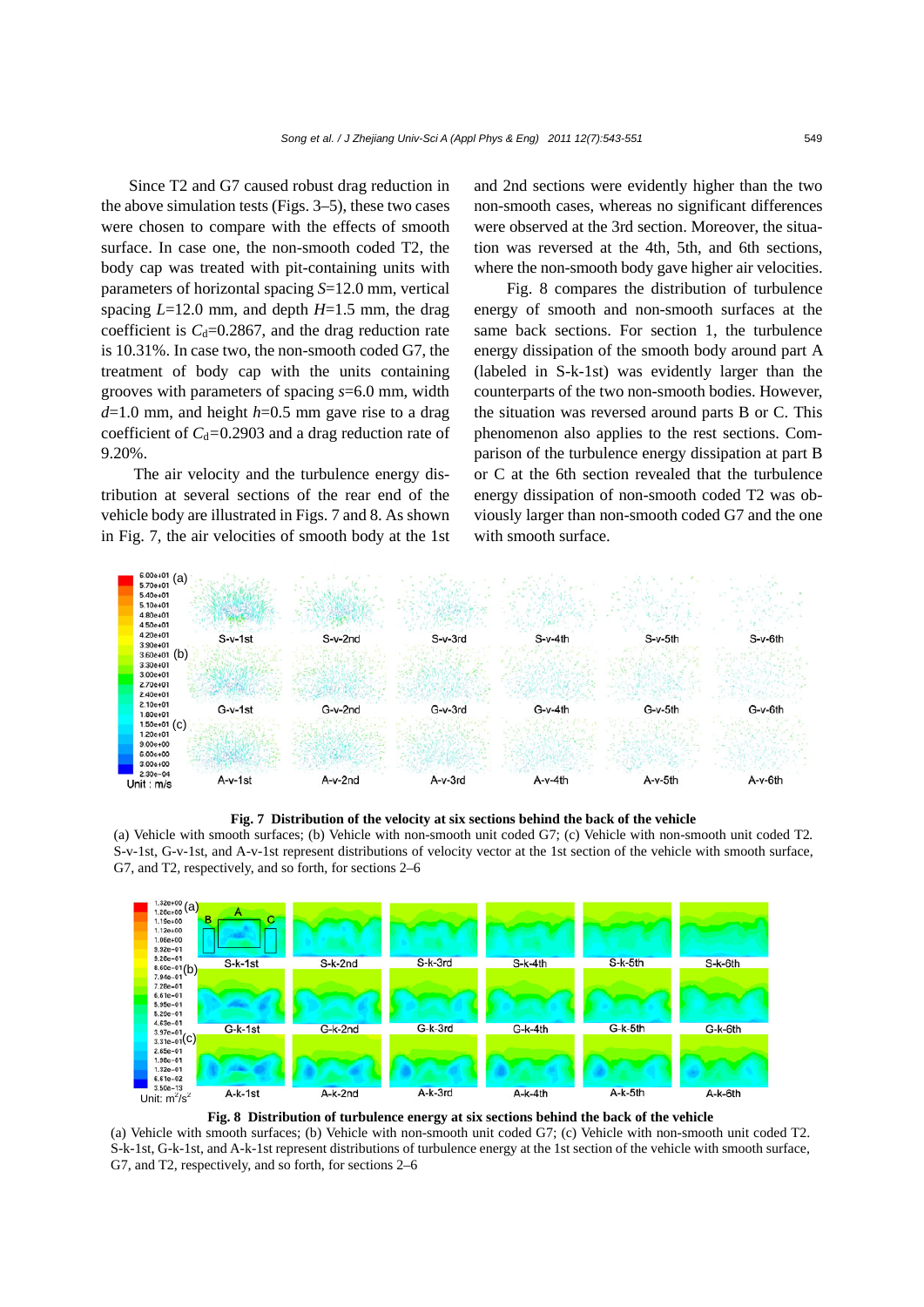Examination of the distribution of velocity vector and turbulence energy at the back of the vehicle body revealed that the speed of the airflow from the top to the back of the vehicle body was enhanced after the non-smooth unit was introduced and the airflow was also able to move longer after breaking away from the back of the vehicle. The merge of the airflows from the top and the sides of the body resulted in a new merged velocity that enhances the dissipation at part B or C, but weakens the dissipation at part A. With the increase of the pressure over the core area, labeled as A, on the back of the vehicle, the pressure drag of the vehicle decreases, leading to the desired vehicle aerodynamic drag reduction and a lower  $C_d$  value. How non-smooth units reduce the friction between the airflow and the top surface of the vehicle to enhance the airflow velocity remains an open question and requires further study.

### **6 Discussion and conclusions**

It appears that both the structure and size of the non-smooth unit can influence drag reduction. Additional theoretical studies are required for further improvements in bionic non-smooth design. Itoh *et al.* (2006) tested the drag-reducing ability of the seal fur surface in a rectangular channel flow using both water and glycerol-water mixture. They measured the pressure drop along the channel in order to evaluate friction factors under various conditions with a wide range of Reynolds number and the drag reduction effect was recorded quantitatively. The maximum reduction ratio was found to be 12% for the glycerolwater mixture, and the stream wise turbulence intensity for the seal fur surface was about 5% lower than the ones with smooth and riblet surfaces. Brucker and Keissner (2010) applied cilia bundles onto the surfaces as passive structures for the near-wall control of boundary layer flows. The micro-pillar arrays are arranged in the form of a V bundle shape often found in natural environment. Although the micro-pillars (diameter *D=*50 and 100 µm) with specific parameters have a good effect on near-wall control, no interpretation has yet been given regarding how it works.

A new approach to reduce the aerodynamic drag coefficient by attaching bionic non-smooth surfaces on motor vehicle body was proposed in our previous study (Song *et al.*, 2010) and is elaborated in the current study. Based on our analysis of the mechanisms underlying non-smooth surface mediated drag reduction as well as the prevailing model speculating that the drag reduction is largely achieved through controlling the boundary layer to reduce the burst and the loss of turbulent kinetic energy, we designed the non-smooth units containing pits and grooves with suitable size range to fully adapt the structure of a given vehicle body surface. As to the location of the units, engine cover lid and vehicle body cap were chosen, as examples, to host to the units in this initial study. The simulation results showed that when the vehicle speed reaches 30 m/s, a drag reduction rate up to 10.31% is observed, confirming the feasibility of vehicle aerodynamic drag reduction by this new bionic non-smooth surface based approach. These results provide significant insights into drag reduction of motor vehicle and will stimulate further studies in the field.

#### **References**

- Bourisli, R.I., Al-Sahhaf, A.A., 2008. CFD Modeling of Turbulent Boundary Layer Flow in Passive Drag-Reducing Applications. Advances in Fluid Mechanics VII, WIT Transactions on Engineering Science, **59**:79-90. [doi:10. 2495/AFM080081]
- Brucker, C., Keissner, A., 2010. Streaming and mixing induced by a bundle of ciliary vibrating micro-pillars. *Experiments in Fluids*, **49**(1):57-65. [doi:10.1007/s00348- 009-0774-7]
- Bullen, R.D., McKenzie, N.L., 2008. The pelage of bats (Chiroptera) and the presence of aerodynamic riblets: the effect on aerodynamic cleanliness. *Zoology*, **111**(4):279- 286. [doi:10.1016/j.zool.2007.09.001]
- Choi, K.S., 2006. Fluid dynamics-the rough with the smooth. *Nature,* **440**:754. [doi:10.1038/440754a]
- EI-Samni, O.A., Yoon, H.S., Chun, H.H., 2005. Turbulent flow over thin rectangular riblets. *Journal of Mechanical Science and Technology*, **19**(9):1801-1810.
- EI-Samni, O.A., Chun, H.H., Yoon, H.S., 2007. Drag reduction of turbulent flow over thin rectangular riblets. *International Journal of Engineering Science*, **45**(2-8):436-454. [doi:10.1016/j.ijengsci.2007.03.002]
- Fluent Inc., 2006. FLUENT User's Guide. Available from http://my.fit.edu/itresources/manuals/fluent6.3/help/html/ ug/main\_pre.htm [Accessed on June 10, 2011]
- Fransson, J.H.M., Talamelli, A., Brandt, L, Cossu, C., 2006. Delaying transition to turbulence by a passive mechanism. *Physical Review Letters*, **96**(6):064501. [doi:10. 1103/PhysRevLett.96.064501]